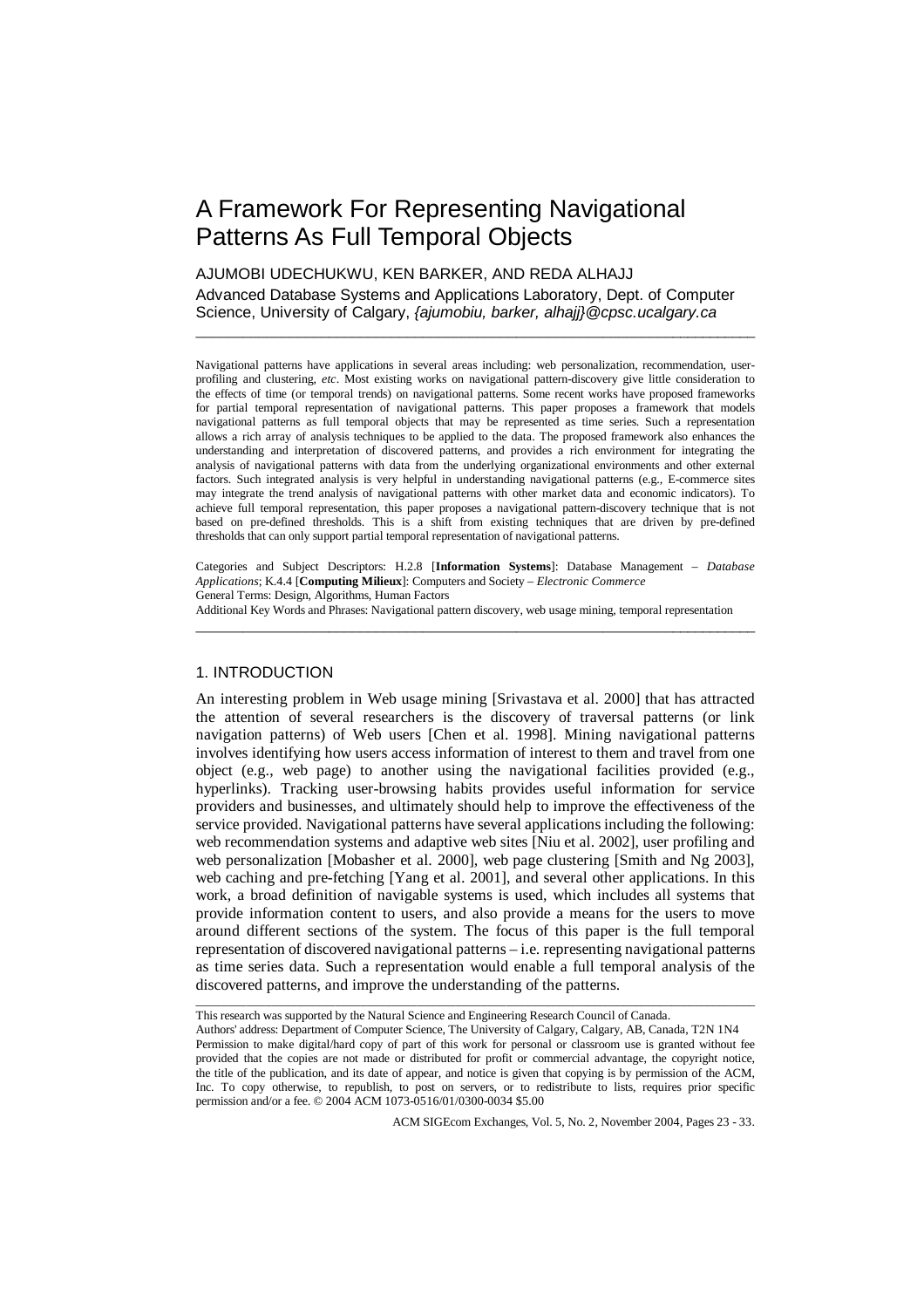Furthermore, traditional applications of navigational patterns (e.g., recommendation systems, user clustering, *etc*.) can be designed with increased robustness if the temporal trends and characteristics of the patterns are taken into consideration. Some recent works have addressed the problem of modeling patterns as temporal objects [Baron and Spiliopoulou 2001; Jin et al. 2002]. The techniques proposed in these works achieve partial temporal modeling of patterns (i.e., they do not represent patterns as full time series data with data points for each time unit). The major bottleneck in achieving full temporal modeling with these techniques is that they are based on pattern discovery algorithms that require pre-defined thresholds (e.g., support and confidence thresholds, or other distance metrics). This paper addresses this bottleneck by proposing a frequent path discovery algorithm that does not require pre-defined thresholds.

The rest of the paper is organized as follows. Section 2 presents related work. Section 3 presents the proposed framework for full temporal representation of navigational patterns and also discusses the proposed path mining technique that does not make use of pre-defined thresholds. Some motivating use cases for the proposed framework are presented in Section 4. Conclusions and areas of future work are discussed in Section 5.

#### 2. RELATED WORK

Researchers in different fields have studied user navigational patterns extensively. Most of the research works on navigational pattern discovery, however, are in the area of web usage mining. Baron and Spiliopoulou [Baron and Spiliopoulou 2001] present a framework for monitoring temporal dynamics of discovered rules. Researchers have long acknowledged that rules change over time once the underlying data sources change. Thus, there are several works devoted to incremental approaches to knowledge discovery (see e.g. [Parthasarathy et al. 1999]). Incremental approaches generally address the problem of finding new rules that have emerged with the changes in the dataset, and removing previously discovered rules that may no longer be significant due to the changes in the data. Baron and Spiliopoulou [Baron and Spiliopoulou 2001] however argue that a rule may be significant at a point in time, disappear at a later point in time, and reappear much later. Thus, discovered rules may have inherent temporal characteristics. The paper however differs from the approach proposed in our research in several ways. First, the paper only studies the changes a rule may undergo when the underlying data changes, while in our research, inherent temporal trends in the data irrespective of data-updates are of interest. Second, the paper relies on existing rule discovery techniques for generating significant rules at each update. These techniques make use of support thresholds, thus all rules that meet the threshold are lumped together as existing at that timestamp while those that do not meet the threshold have no existence at the time-stamp in question. This approach has several limitations in temporal modeling. To overcome this shortcoming, our research proposes a frequent-path discovery method for preferred navigational paths that does not make use of support (or other pre-defined) thresholds, thus, all patterns can be represented as full, independent, temporal objects. A full temporal representation is necessary if the aim of applying conventional time-series analysis techniques to the discovered rules is to be achieved.

Baron et al. [Baron et al. 2003] extend the work done earlier [Baron and Spiliopoulou 2001] by proposing a technique for improving rule maintenance based on monitoring the temporal statistics of a subset of pre-discovered rules. The authors argue that changes in the base dataset are normally represented in the statistics of rules at any given timestamp.

ACM SIGEcom Exchanges, Vol. 5, No. 2, November 2004.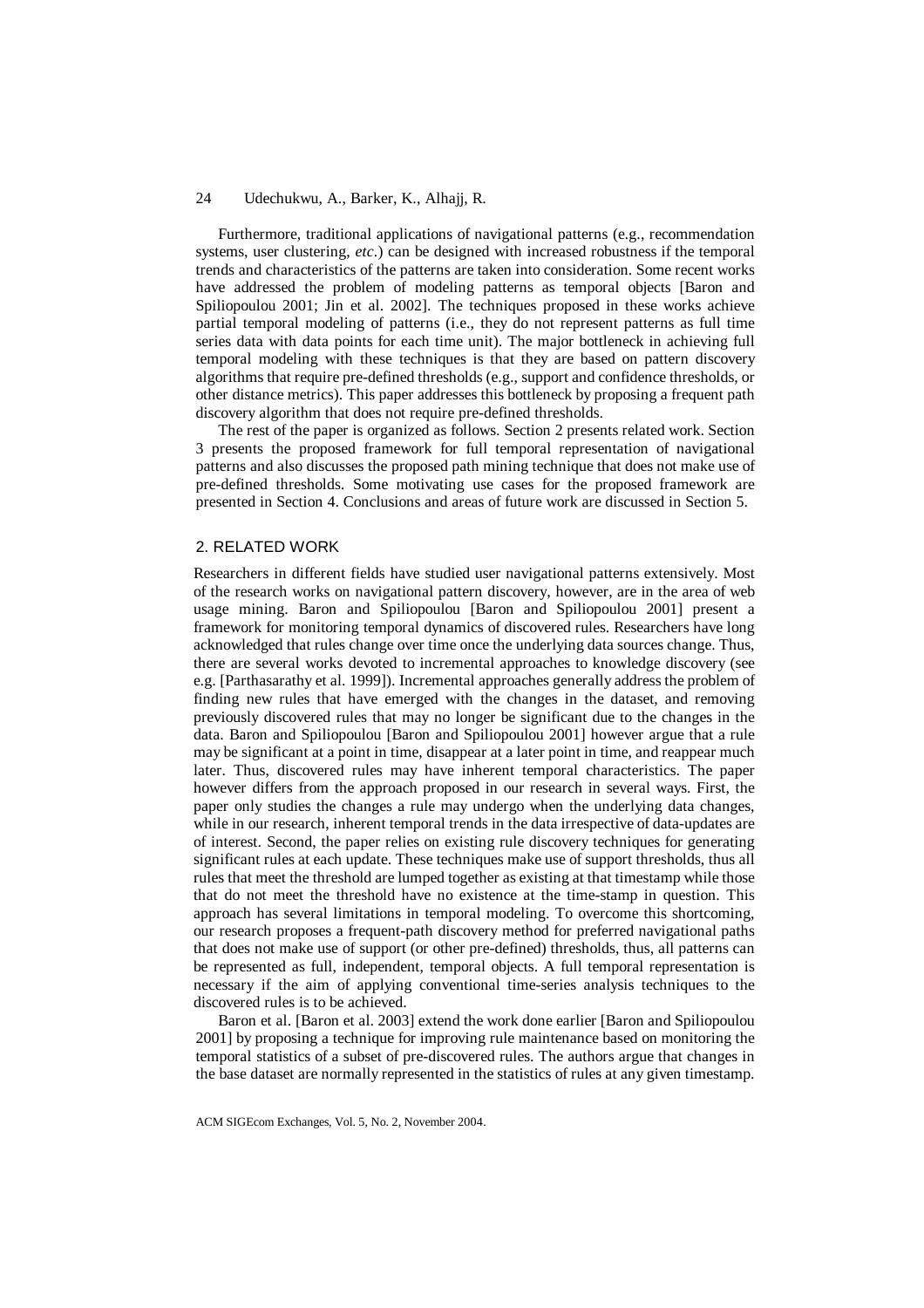Thus, instead of running computationally intensive data-mining algorithms on the entire dataset, the statistics of the pre-selected patterns are monitored. The underlying datamining algorithm is only executed if there are significant changes in the statistics of the pre-selected rules being monitored. The paper may be seen as motivating an important application area for temporal modeling of rules but it is limited in its application and addresses a problem that differs significantly from the problem addressed in our research.

Jin et al. [Jin et al. 2002] explore the concept of distribution discovery in temporal rules. This work is similar to some of the concepts defined in [Baron and Spiliopoulou 2001]. The paper argues that local characteristics of temporal rules may have interesting global distributions. Thus, if the series is broken in time segments, there may exist distribution patterns in the resulting rules (i.e., a rule may be frequent, then infrequent, and frequent again, or a rule may only be frequent in the summer). The major distinguishing contribution of this paper is the development of several elegant techniques for identifying suitable time segments for breaking up the series. The notions of distribution in temporal rules used in this paper are very similar to some of the concepts explored in our research. However, Jin et al. [Jin et al. 2002] rely on specifying support thresholds (similar to [Baron and Spiliopoulou 2001]), so it does not support the total representation of rules as unique temporal objects, as explored in our proposed framework.

Li et al. [Lin et al. 2002] explore the correlation between rules and temporal segmentation (or calendar events), i.e., identifying patterns that cyclically occur at particular points in the calendar. The technique is apriori based, and requires the specification of the time segments of interest (i.e., the user has to specify if the rules should be assessed on a day-month-year interval, *etc*.). The goals of the paper are similar in spirit to some of the goals set out in our framework, in that our approach is also interested in identifying distribution and cyclical patterns in rules. However, the techniques proposed in our framework are not apriori-based, and do not require any knowledge of the underlying temporal segments (i.e., the user does not need to specify that interesting patterns will be found if a daily or weekly correlation is used, *etc*.).

Yang et al. [Yang et al. 2002] present techniques for extending sequential web-usage mining approaches to include a temporal dimension. The central question addressed in the paper can be summarized as follows: when (A, B, C) occurs, what is the next event that is likely to occur? Furthermore, if D is the most likely event to occur after  $(A, B, C)$ , when will D occur? The authors use two sets of sliding windows to capture antecedent and subsequent events (these techniques are typically used to capture the reasonable lengths of a user's memory), thus the technique may be viewed as a hybrid n-gram approach [Su et al. 2000]. The focus of the paper, however, differs from the general temporal modeling of navigational patterns studied in our framework.

Several other authors have proposed algorithms for mining web usage patterns [Chen et al. 1998; Pei et al. 2000; Sarukkai 2000; Srivastava et al. 2000; Nanopoulos and Manolopoulos 2001; *etc*.] and sequential patterns [Srikant and Agrawal 1996]. These algorithms are mostly driven by support thresholds, and do not address issues related to temporal modeling of navigational patterns as discussed in our proposed framework.

#### 3. METHODOLOGY

Baron and Spiliopoulou [Baron and Spiliopoulou 2001] present a framework for monitoring temporal dynamics of discovered rules. Unlike the techniques used in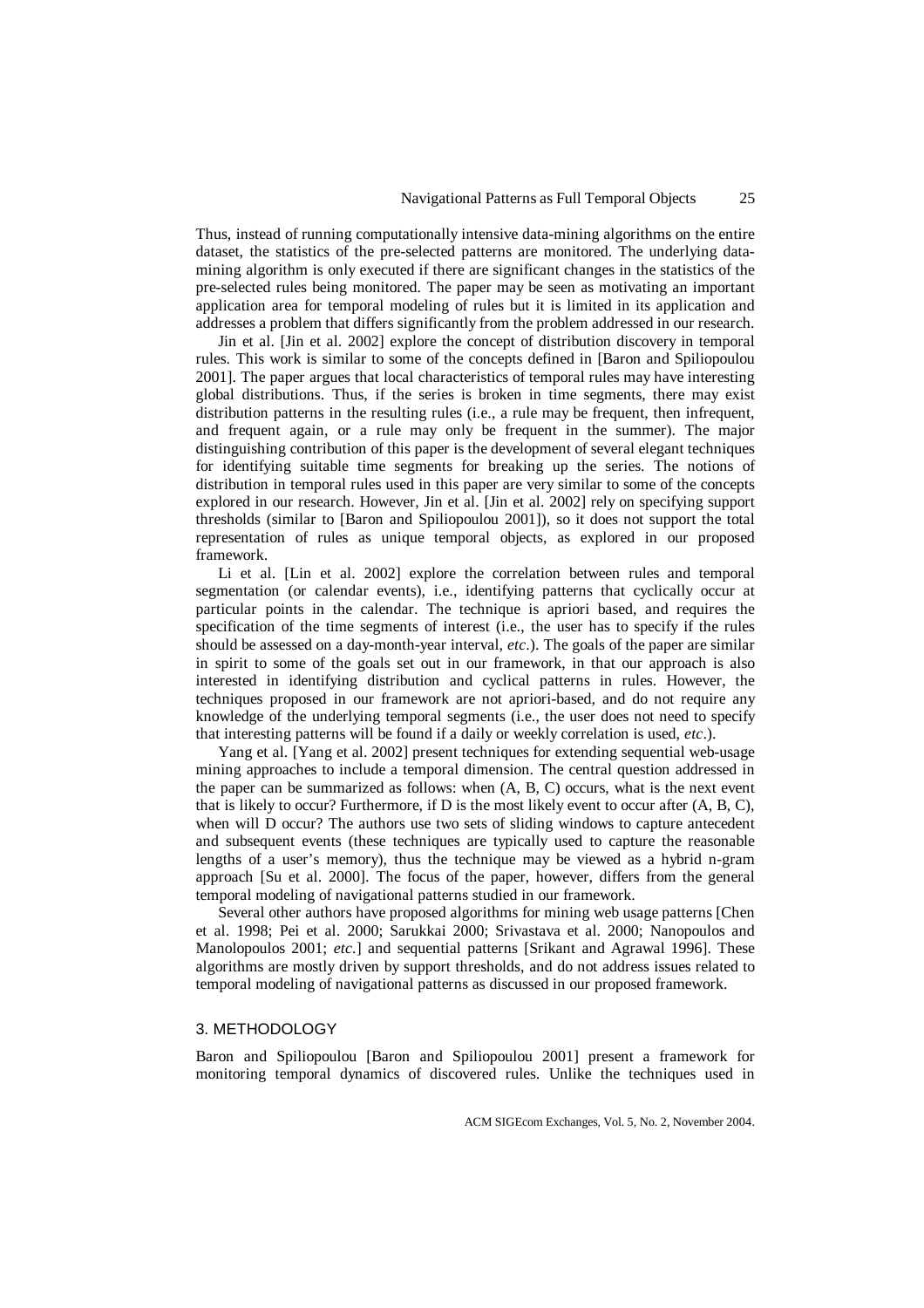incremental mining, the authors argue that a rule may be significant at a point in time, disappear at a later point in time, and reappear much later. Thus, discovered rules may have inherent temporal characteristics. We noted in Section 2 that the framework presented in [Baron and Spiliopoulou 2001] is limited in its ability to represent navigational patterns as full temporal objects. Our framework overcomes these limitations. The basic steps in our framework are as follows:

- 1. Select criteria of interest for generating the time series from the navigational patterns (for example, support count may be a criterion of interest).
- 2. Break-up the dataset based on some time segments. For example, given usage logs for one year, we can choose to place the logs for each day into a group. Several time-fragmentation strategies may be used. Multi-level analysis may also be employed if the time segmentation is organized into concept hierarchies (for example, day – month – year). Note that this is equivalent to the usual temporal referencing used in traditional time series analysis; for example, stock-market data may be collected and analyzed on a daily, monthly, or yearly basis.
- 3. Using a navigational pattern-discovery algorithm that does not require "apriori" or pre-defined thresholds (such as support thresholds), generate all the patterns in each time segment of the dataset, generating the criteria of interest specified in step 1 alongside. We use the term "apriori" here to refer to all thresholds that must be specified prior to (or at the early stages of) an algorithm run.
- 4. Represent each pattern discovered in step 3 as a time series  $X = x_t$ ,  $t = 1, ..., n$ , where *t* is an index of time stamps, and *n* represents the number of time fragments specified in step 2. The entries in the time series (i.e., the  $x<sub>t</sub>$ *'s*) are the values for the criterion of interest.

The result is a time series for each pattern, for each criterion of interest. For example, given that the usage log is broken into monthly time segments and the log was collected over a one-year period. Also assume that "support-percentage" is the criterion of interest. Each segment of the usage log is processed and support-percentages are reported for each pattern. Assuming 'L', 'Q', and 'R' are objects (or webpages) in the system, and "LLR", "QQL", and "LL" are three patterns discovered from the usage-logs, the final representations of these patterns would be in the format given in Table I.

| <b>Pattern</b> | <b>Time Segment</b>             |    |          |        |     |    |    |    |    |          |           |    |
|----------------|---------------------------------|----|----------|--------|-----|----|----|----|----|----------|-----------|----|
|                |                                 |    |          |        | ັ   | п  | Е  | 0  |    | 10       |           |    |
| LLR            | $\overline{\mathcal{L}}$<br>/ U | 65 | nη<br>ΖU |        |     | 85 | 90 | 45 |    | 20<br>20 | . .<br>43 |    |
| QQL            |                                 | 25 | 29       | $\cap$ | ⊥ J | υ  |    |    | EП | OE<br>റാ | ت ک       | 40 |
| பப             | 88                              | 80 | J        | 70     | 77  | 80 | O. | 85 | 83 | OC<br>ΟJ | 80        | 88 |

Table I. An Example Representation of Navigational Patterns as Time Series – using percentage support as criterion of interest

In Table I, the time series for pattern "LLR" shows that it has 70% support in time segment 1, 65% support in segment 2, *etc*. It can also be seen that pattern "LLR" has a 0% support in segments 4, 5, and 12. This means that the pattern does not exist in those segments. Notice that this framework is based on the ability to discover patterns without using pre-defined thresholds. This means that all patterns existing in the usage logs are reported with their corresponding support counts (or other criterion of interest) for each time segment. Existing approaches for mining navigational patterns require the specification of some pre-defined threshold (usually a support threshold). Patterns that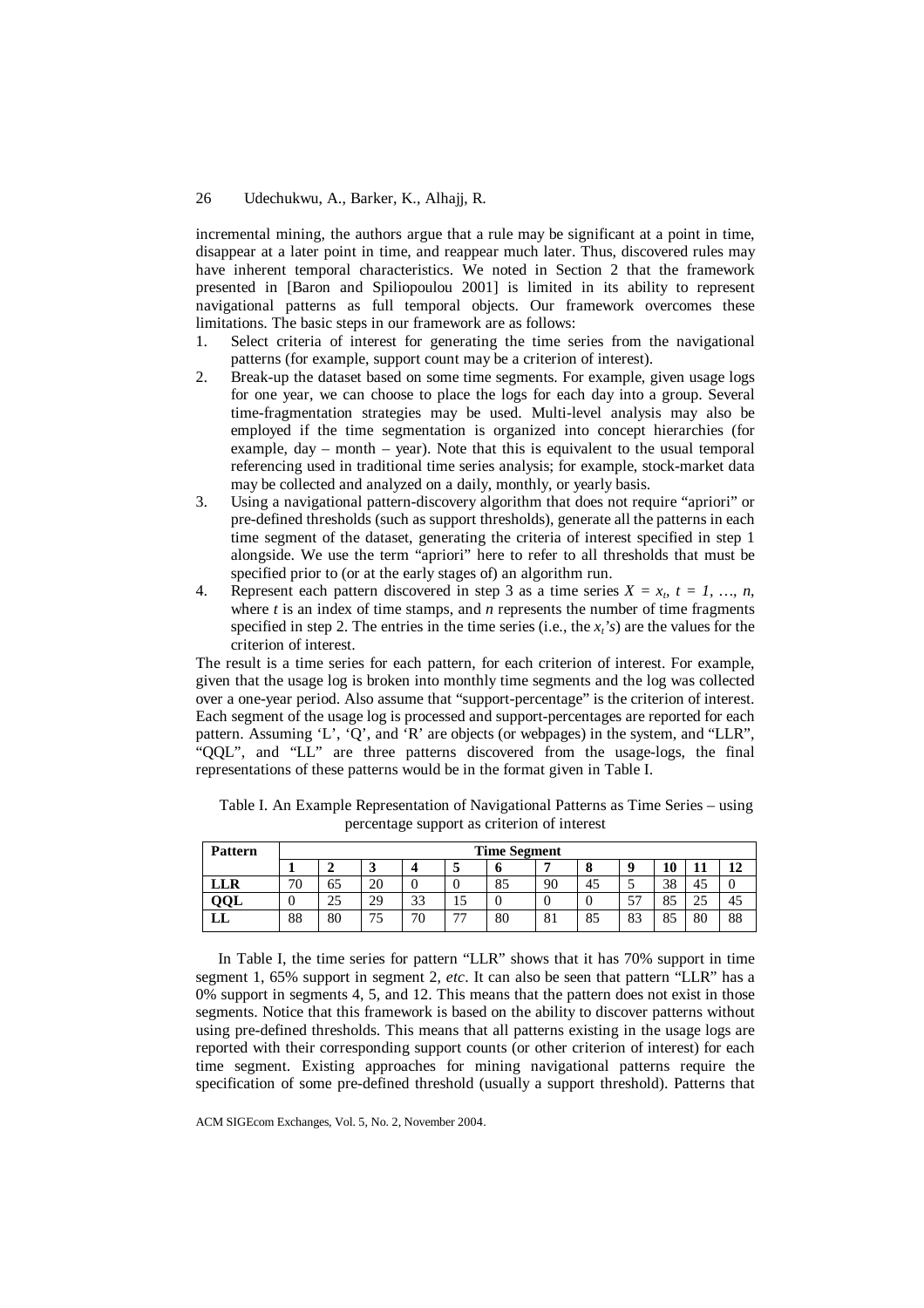meet the threshold are then output by the system, while those that do not meet the threshold are discarded. Such an approach is not suitable for our framework. To address this, we propose an algorithm that discovers navigational patterns without pre-defined thresholds. The proposed algorithm for discovering navigational paths of users is discussed in Section 3.1 below.

#### 3.1 Discovering Navigational Paths of Users without Pre-defined Thresholds

The aim here is to find objects (or webpages) that are accessed together and the navigational patterns frequently exhibited by the users of the system. However, unlike the existing algorithms, the algorithm proposed in this section is not based on a predefined support (or other threshold). The technique presented here discovers contiguous (or consecutive) navigational patterns, a special case of constrained navigational patterns in which no gaps are allowed between discovered patterns. The proposed technique is as follows:

Step 1.) Define a unique symbol for each object/ web page in the system being analyzed.

Step 2.) Transform each user session into a string of literals using the defined symbols Step 3.) Build a generalized suffix tree (GST) [Gusfield 1997] from the string literals obtained from transforming the user sessions. A suffix tree for a string *x* of length *n* is a rooted directed tree with exactly *n* leaves numbered 1 to *n*. The internal nodes of the tree, besides the root node, must have at least two descendants. The edges are labeled with nonempty sub-strings of *x* and no two edges originating from any particular node can have edge-labels that start with the same character. For any leaf *i* of the tree, the concatenation of the edge-labels on the path from the root to leaf *i* results in the suffix of string *x* from position *i*. Figure 1a shows the suffix tree for string "LLLR". A stop signal (\$) is added to the end of the string to ensure explicit leaf nodes for all the suffixes of the string. The root node is depicted by a shaded oval, the internal nodes by unshaded ovals, and the leaf nodes by rectangles. Each leaf node is the path taken by a particular suffix of the sequence, and is named with the start position of that suffix. The label of each node is the concatenation of all the edge-labels for the path from the root to that node. To represent multiple strings on a suffix tree, a generalized suffix tree is built. For example, given that three user sessions have been transformed into the string literals "LLLR", "QQLLL", and "LL", a generalized suffix tree can be built as follows: append a stop symbol (e.g., '\$') to all the strings; build a suffix tree for the first string (i.e., "LLLR" as shown in Figure 1a); traverse each of the remaining strings over the suffix tree in sequence, adding new nodes, edges, and leaves as needed. The leaf nodes in the generalized suffix tree may be shared by suffixes from different strings; thus, a list of the strings sharing the leaf nodes should be kept along with the corresponding suffix start positions. However, the suffix start positions are not necessary for the work discussed in this paper (because we are only interested in counts of unique strings sharing the nodes). Figure 1b shows an example of a generalized suffix tree built from the strings "LLLR", "QQLLL", and "LL". Notice that the labels of the internal nodes represent repetitions in the sequences.

In this work, the construction of the generalized suffix tree is adapted to capture repeated patterns in the transformed user sessions. The adaptations introduce two new properties for each internal and leaf node in the suffix tree. The first property is *string count*, which keeps a count of the number of strings (from the different strings being represented in the suffix tree) that have reached the internal or leaf node in question.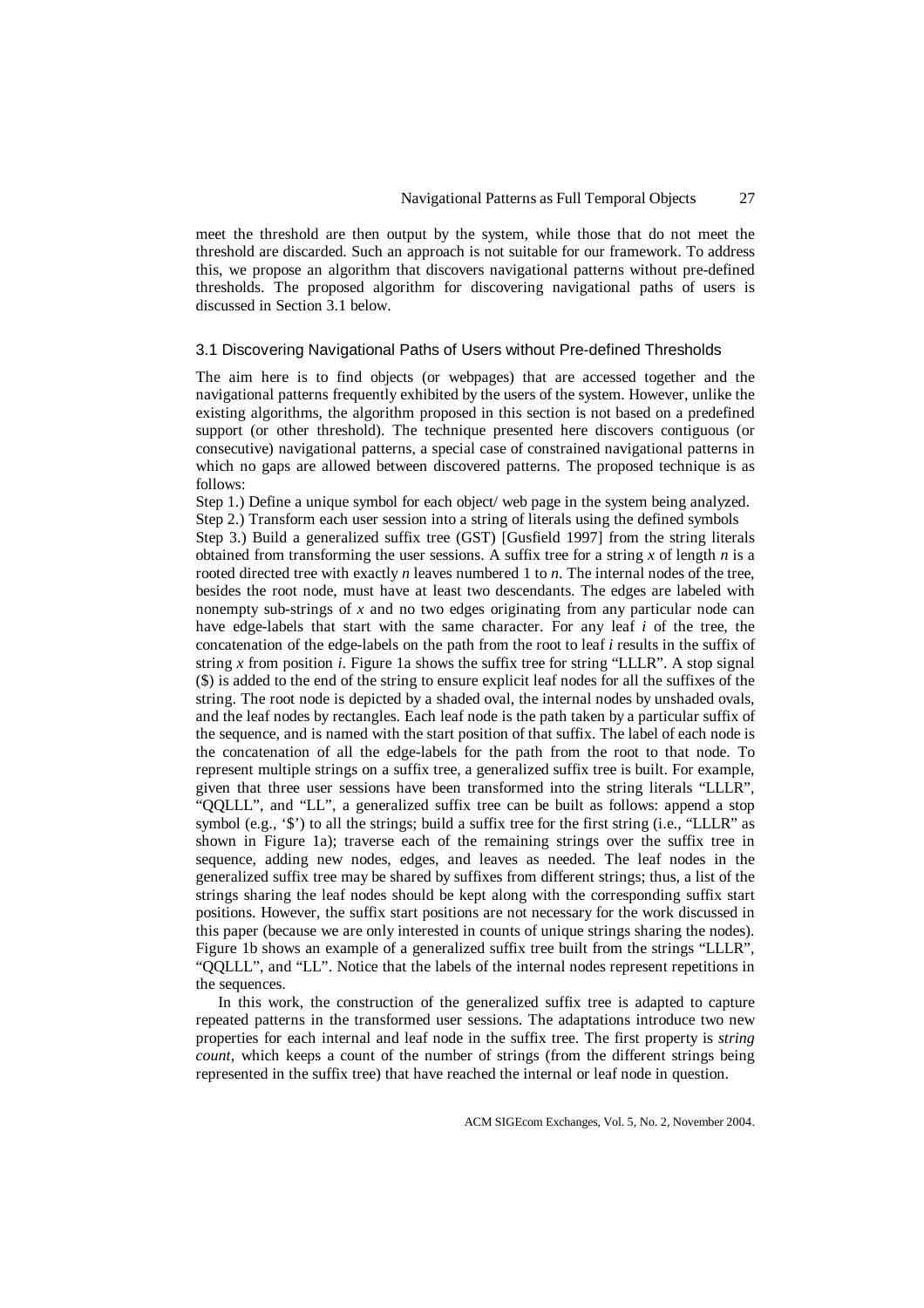

Figure 1a. Suffix tree for string "LLLR" with "\$" appended as a stop symbol

Figure 1b. An example of a generalized suffix tree for the strings "LLLR", "QQLLL", and "LL" with "\$" appended to each string as a stop symbol

The second property is *last string*, which stores the identifier of the last string that reached that internal or leaf node. The *string count* and *last string* properties are also introduced for the edges in the suffix tree. The *last string* property of each edge in the suffix tree holds the identifier of the last string that traversed through that edge, while the *string count* property accumulates the number of unique strings whose suffixes have traversed through the edge.

When constructing the base suffix tree, i.e., the suffix tree for the first string; if a new internal or leaf node is created, *string count* is set to 1 for that node, and *last string* is set to the identifier of the first string (e.g., 1). For the subsequent strings added to the suffix tree after the base tree has been constructed, if a new internal node is created, the node's *string count* is set to 1 + *string count* of edge broken to create the node if the *last string* property of the edge being broken is different from the string-id of the current string being added to the tree; however, if the *last string* property of the edge being broken is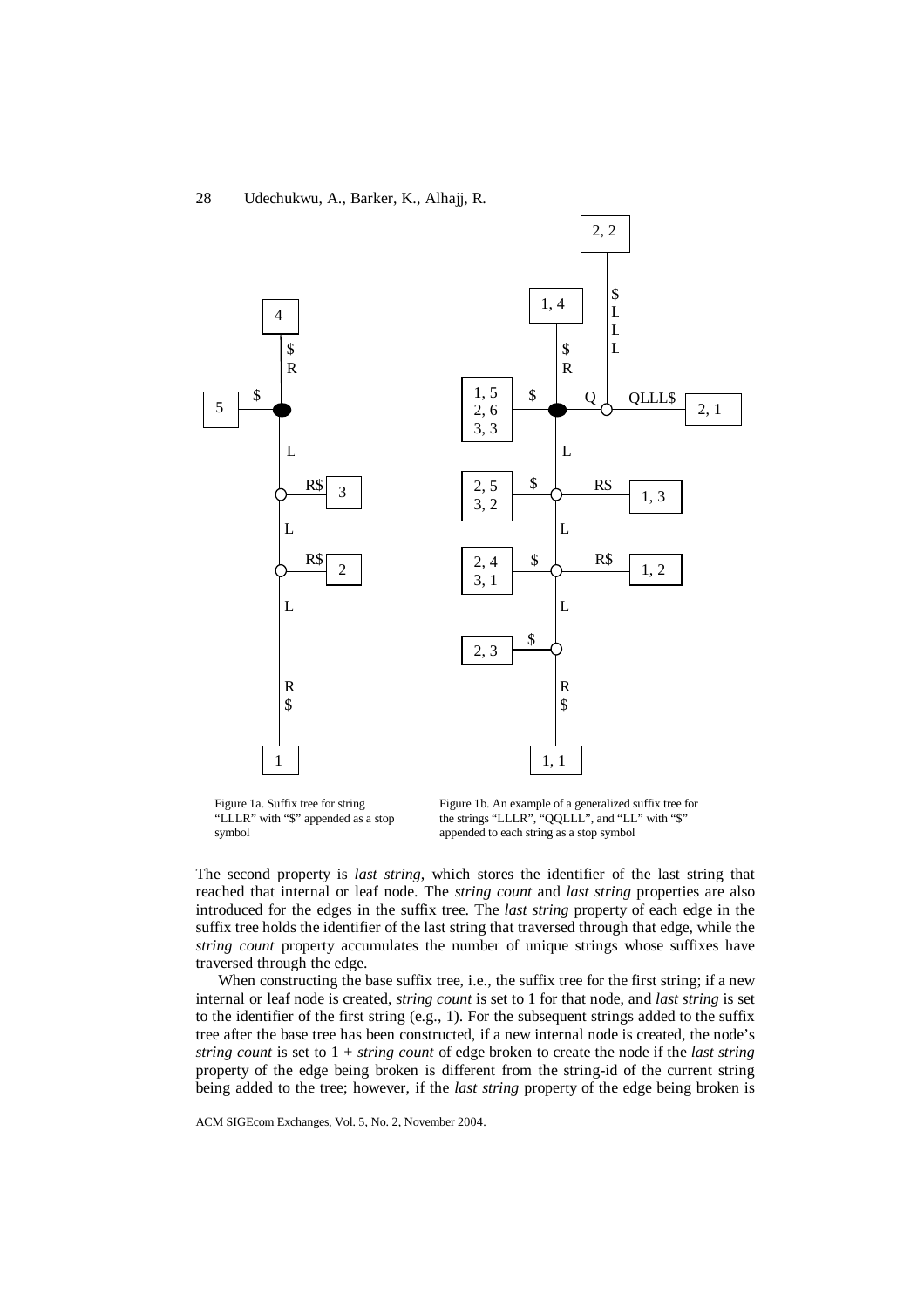the same as the string-id of the current string being added to the tree, then *string count* of the new node is set to the *string count* of edge broken. The *last string* property of the new internal node is set to the identifier of the string being added. The *string count* property of a new leaf node is always set to 1. The *last string* property of a new leaf node is set to the identifier of the string being added. Each time a suffix of any string reaches an internal or leaf node, if the identifier of the string from which the suffix is taken is greater than the *last string* property of the node, the node's *string count* is incremented by 1 and the node's *last string* property is updated to the identifier of the string passing through (or reaching) that internal or leaf node. Similarly, each time a suffix of any string reaches the end of an edge, if the identifier of the string from which the suffix is taken is greater than the *last string* property of the edge, the edge's *string count* is incremented by 1 and the edge's *last string* property is updated to the identifier of the string passing through that edge. (This assumes that the identifiers of the strings are unique, and that the strings are included in the generalized suffix tree in increasing order of identifiers). Thus, the adapted generalized suffix tree stores all the repeated patterns in the transformed user sessions along with the count of user sessions that contain such patterns. For example, Figure 1b has 4 internal nodes (the unshaded ovals) with the following labels (recall that the label of a node is the concatenation of all the edge labels from the node to the root):

 "Q"- traversed by string 2, i.e., *string count* = 1 "L"- traversed by strings 1, 2, 3, i.e., *string count* = 3 "LL"- traversed by strings 1, 2, 3, i.e., *string count* = 3 "LLL"- traversed by strings 1, 2, i.e., *string count* = 2

The example in Figure 1b is a case where all the repeated patterns are captured by internal nodes. In scenarios where two or more sessions are exact matches, the leaf nodes need to be accessed to capture all the repeated patterns. Thus, for a full enumeration of repeated patterns, both internal and leaf nodes need to be evaluated. For example, the four strings "LQR", "LQR", "LQ" and "QR" with "\$" appended to each string as a stop symbol are represented in the generalized suffix tree shown in Figure 2. The String ID's are 1, 2, 3, 4, for the four respective strings. The leaf nodes (as depicted in the Figure) contain the *String ID's* and suffix positions of all the suffixes ending at the respective leaf nodes. The root node is the shaded oval, while the unshaded ovals are the internal nodes. Figure 2 has two internal nodes (the unshaded ovals) with the following labels (recall that the label of a node is the concatenation of all the edge labels from the node to the root):

 "Q"- traversed by all 4 strings, i.e., *string count* = 4 "LQ"- traversed by strings 1, 2, 3, i.e., *string count* = 3

The rest of the repeated patterns can be retrieved by examining the leaf nodes. We are interested in the leaf nodes with adjoining leaf-edges that have labels other than the stop character (\$), i.e., leaf nodes that contribute new patterns that have not been captured at the internal nodes. Figure 2 has six leaf nodes with the following labels (the leaf nodes are numbered in the Figure for ease of discussion):

Leaf 1: "LQR"- traversed by strings 1 and 2, i.e., *string count* = 2 Leaf 2: "OR"- traversed by strings 1, 2, 4, i.e., *string count*  $=$  3 Leaf 3: "R"- traversed by strings 1, 2, 4, i.e., *string count* = 3 Leaf 4: adds no new pattern other than the stop symbol (\$) Leaf 5: adds no new pattern other than the stop symbol (\$) Leaf 6: adds no new pattern other than the stop symbol (\$)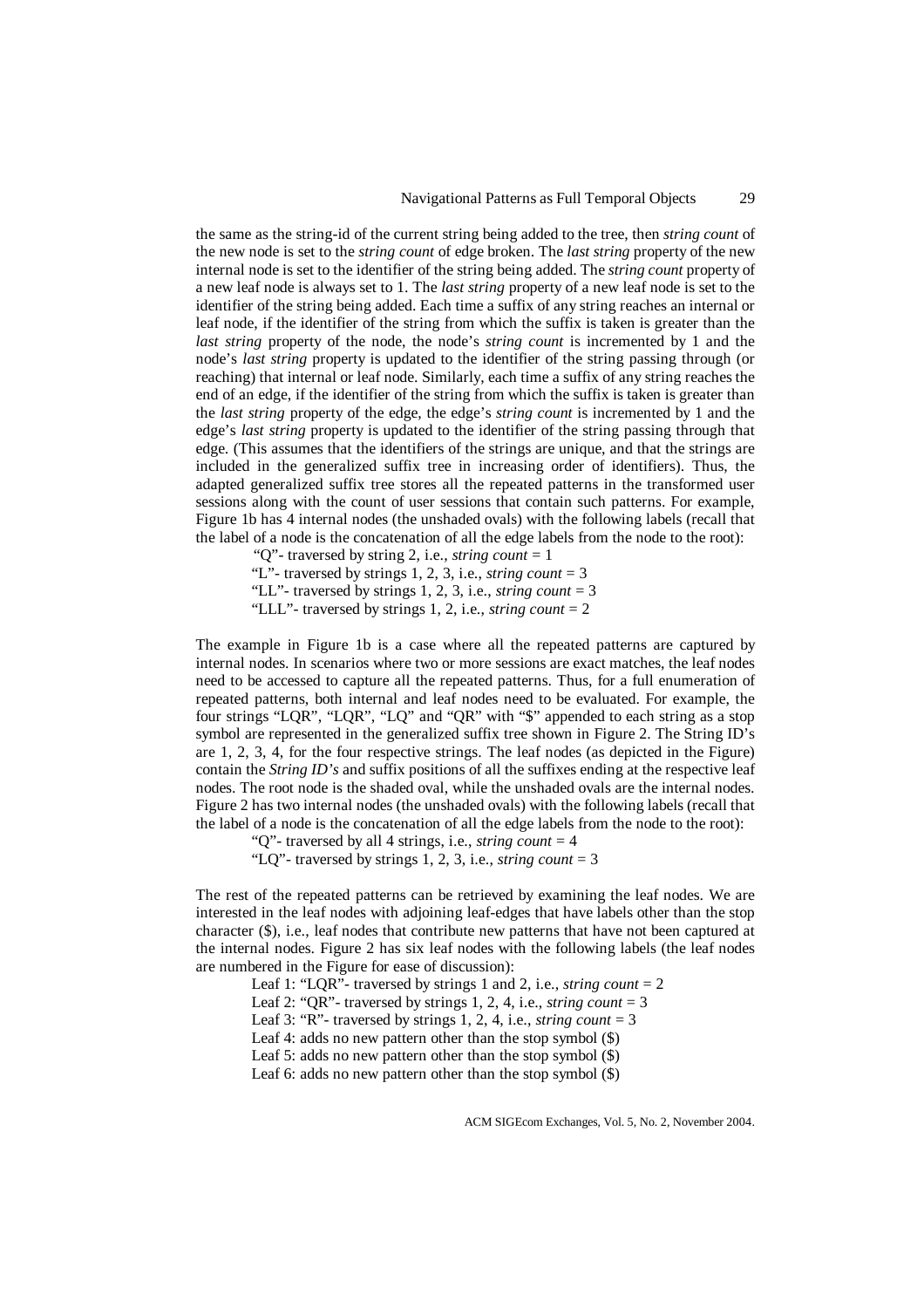

Figure 2. A generalized suffix tree with leaf-node relevance for the strings "LQR", "LQR", "LQ" and "QR" with "\$" appended to each string as a stop symbol

Step 4.) At this stage in the process, all the navigational patterns are output to a database along with the count of user sessions in which they occur.

Step 5.) Patterns of interest may then be retrieved from the database of navigational patterns based on user-specified query parameters (e.g., support; that is the number of user sessions containing the pattern compared to the total number of user sessions).

We have implemented and tested the navigational path mining technique proposed in this section. We utilized publicly available datasets for our tests. All the tests reported here were run on a notebook PC, with 1GHz Intel celeron processor and 240MB RAM, running Windows XP home edition. The algorithms were implemented in Java, and run in the JBuilder 8 personal edition. Synthetic datasets were generated using the publicly available data generation program from the IBM Quest data-mining project<sup>1</sup>, which has been used in several web-usage mining studies [Pei et al. 2000; Lu and Ezeife 2003]. The following parameters are used to generate the datasets: |D| - number of sequences in the database; |C| - average length of the sequences; |S| - average length of potentially frequent sequences; and  $|N|$  - number of objects in the database. We set  $|C| = 8$ ;  $|S| = 4$ ;  $|N| = 50$ ; and vary |D| from 10,000 to 100,000 navigational sequences. We compare the performance of our technique to the apriori-based technique for discovering contiguous navigational patterns [CPY98]. (Note that the tree-based algorithms for discovering navigational patterns [Pei et al. 2000; Lu and Ezeife 2003] cannot differentiate contiguous navigational patterns, thus, we do not include them in our evaluations.) The results of our experiments are reported in Table II.

 1 http://www.almaden.ibm.com/cs/quest

ACM SIGEcom Exchanges, Vol. 5, No. 2, November 2004.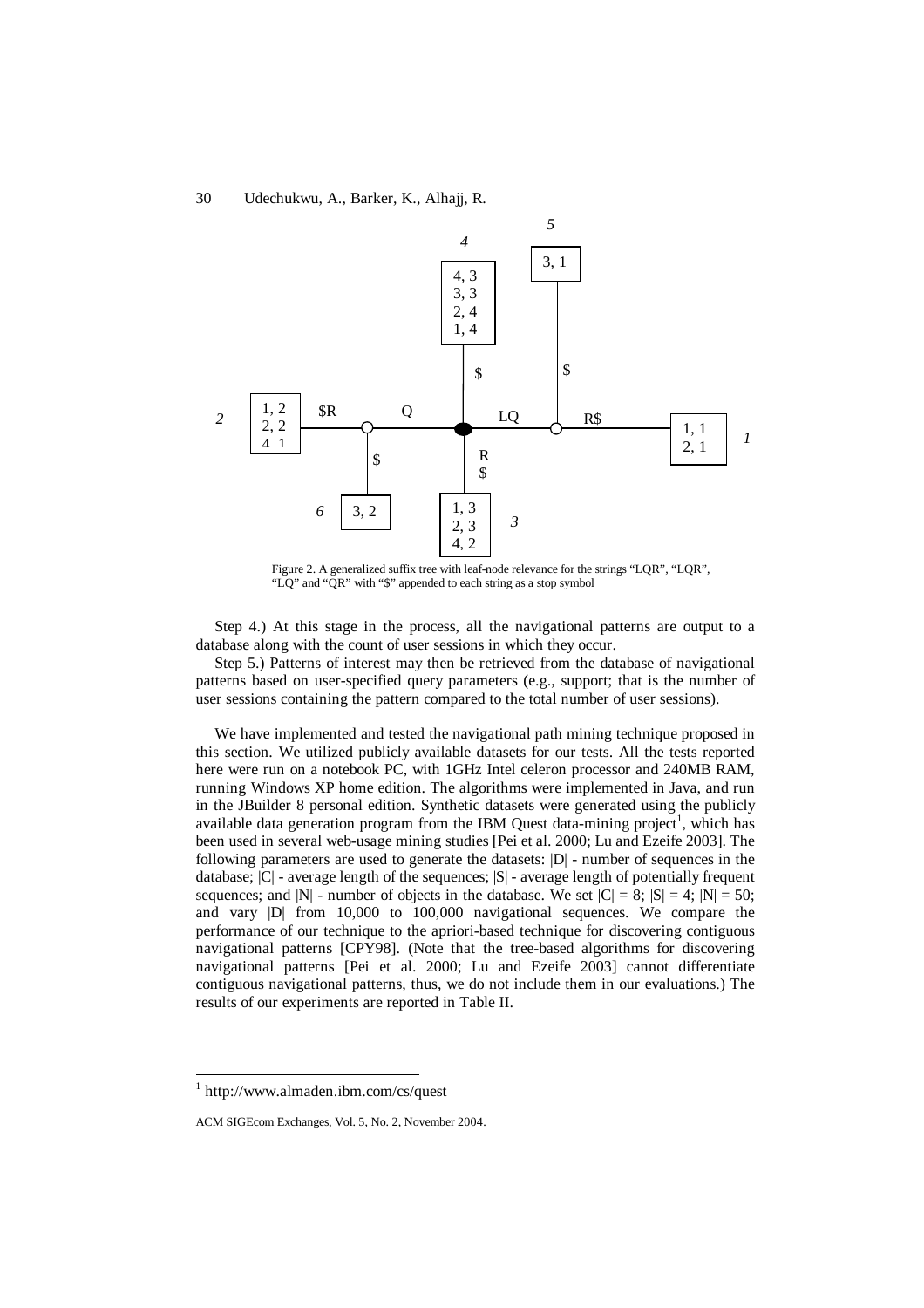|                     | <b>Number of Navigational Sequences</b> |       |       |       |      |       |       |            |       |       |
|---------------------|-----------------------------------------|-------|-------|-------|------|-------|-------|------------|-------|-------|
|                     | 10K                                     | 20K   | 30K   | 40K   | 50K  | 60K   | 70K   | <b>80K</b> | 90K   | 100K  |
| <b>Adapted GST</b>  | 2.2                                     | 4.1   | 6     |       | 9.9  | 11.6  | 13.8  | 16         | 17.7  | 19.6  |
| Apriori-based       | 10.1                                    | 20.4  | 30.2  | 40.3  | 50.8 | 60.5  | 71.9  | 82.2       | 90.1  | 101   |
| $(at 10\% support)$ |                                         |       |       |       |      |       |       |            |       |       |
| Apriori-based       | 50.1                                    | 100.7 | 156.1 | 207.2 | 265  | 297.9 | 366.4 | 440        | 467.1 | 514.3 |
| $(at 1\% support)$  |                                         |       |       |       |      |       |       |            |       |       |

Table II. Execution Times (in seconds) for Varying Database Sizes

We also tested the algorithms with publicly available, anonymous, real-world web logs of "msnbc.com" users [Hettich and Bay 1999]. We selected the first 100,000 navigational sequences and ran the adapted GST algorithm, and the apriori-based algorithm with 1% support threshold. The adapted GST algorithm ran in 29.3 seconds while the apriori-based algorithm ran in 68.8 seconds at 1% support threshold. Our results show that mining all contiguous navigational patterns utilizing the techniques discussed in this paper performs well compared to the existing techniques that make use of support thresholds.

#### 4. DISCUSSIONS AND MOTIVATING EXAMPLES

So far in this paper, we have introduced techniques for representing navigational patterns as full temporal objects (or time series). In this Section, we present a few example scenarios where the proposed techniques would be useful.

**Impact analysis of marketing campaigns:** Let us examine the case of an Ecommerce site. Generally, every E-commerce site would have some pages that are more popular than others (e.g., the home page). It would be an appropriate strategy to place marketing ads on the popular, more established pages. For example, an E-commerce travel site may have a well-established flight-booking business with loyal customers. Assuming the site also has a less popular hotel reservations business that it wants to promote. The company may periodically offer a sales promotion on the flight-reservation page offering discounts on hotel reservations. An important decision-support scenario here is to analyze the impact of the sales promotions. It is expected that the traffic to the hotel reservation page would increase with the sales promotion. It may be of interest to discover the trends in the navigation patterns before, during, and after the sales promotion. For instance, the business managers may wish to know if the sales promotions increase the number of loyal customers to the hotel reservation page. In cases where there are no permanent markets/customers created, it may be of interest to know how long the impact of the sales promotion was felt in the hotel-reservation site visits. This could be used in the timing of subsequent promotions. Several other scenarios can also be abstracted and analyzed.

**Product/Page maturity analysis:** In several websites (e.g., E-stores, University departments, *etc*.), several individual pages on the site may represent unique real-world concepts (e.g., products, people, *etc*.). When new pages are added to the site, they are often advertised in more popular pages (e.g., using banners, enhanced feature links, *etc*.). It may be of interest to study the usage trend to maturity of new pages – i.e., understanding the navigation to new pages from creation till a stable usage level. Such analysis would help in monitoring the advertisements on the popular pages to avoid cluttering.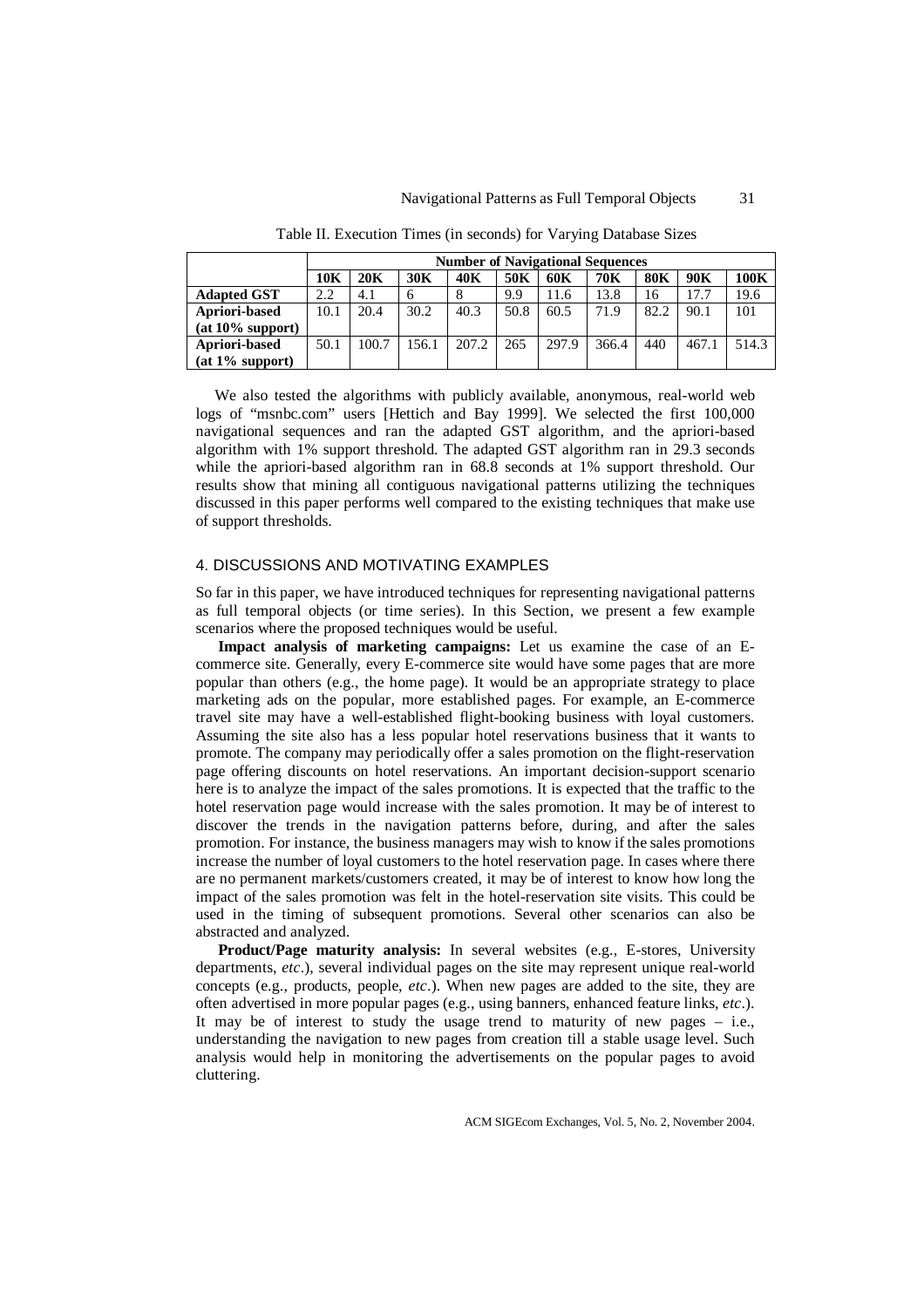**Cluster migration/ interaction analysis:** Navigational patterns have been successfully applied to web user profiling and clustering. An interesting extension to this application of navigational patterns may involve studying the formation and migration of user clusters. For example, it may be interesting to discover if the presence of particular clusters lead to the formation of some other cluster(s), i.e., studying the temporal causative relationships amongst user clusters. It may also be interesting to know if some clusters metamorphose into other clusters with time.

**General temporal analysis:** Several conventional temporal analysis techniques can also be applied to the time series generated from navigational patterns. Examples of such analysis include causative and correlation analysis – i.e., determining correlations between patterns and if the presence of certain patterns lead to the existence of other patterns. It may also be of interest to check for periodicities or cycles in pattern observations, or to discover emerging patterns, or surprising patterns, *etc*. All these analysis tasks would best be done in a wholesome framework, as they may be related to factors external to the system being studied (e.g., economic indicators, *etc*.).

#### 5. CONCLUSIONS AND FUTURE WORK

Navigational patterns capture some useful behavioral patterns of clients of E-commerce sites. This paper advocates a paradigm shift in the way navigational patterns are discovered and represented. The paper proposes that navigational patterns can be represented and treated as full temporal objects (or time series data). To achieve full temporal representation, the paper proposes a navigational path-mining algorithm that does not make use of pre-defined thresholds. (Any pattern-mining algorithm that does not make use of pre-defined thresholds can be plugged into the framework proposed in this research). The proposed framework enhances the analysis, understanding, and interpretation of discovered navigational patterns. The framework also enables the integrated analysis of navigational patterns with external time series data (such as economic or market indicators). These benefits are easily transferable to applications based on navigational patterns (e.g., recommendation, personalization, user/ customer profiling, *etc*.), thus, improving E-commerce sites.

The path-mining algorithm presented in this work discovers consecutive navigational paths. An area of future work is to develop a path-mining algorithm for constrained navigational paths with gaps, that would not utilize pre-defined thresholds. It would also be interesting to build prototypes for some of the application areas discussed in Section 4.

# **REFERENCES**

BARON, S., AND SPILIOPOULOU, M. 2001. Monitoring change in mining results. In *Proceedings of the 3rd International Conference on Data Warehousing and Knowledge Discovery*, Munich Germany, 51-60.

BARON, S., SPILIOPOULOU, M., AND GÜNTHER, O. 2003. Efficient monitoring of patterns in data mining environments. In *Proceedings of the 7th East European Conference on Advances in Databases and Information Systems (ADBIS)*, Dresden, Germany.

CHEN, M-S., PARK, J.S., AND YU, P.S. 1998. Efficient data mining for path traversal patterns. *IEEE Transactions on Knowledge and Data Engineering, 10, 2,* 209-221.

GUSFIELD, D. 1997. *Algorithms on Strings, Trees, and Sequences: Computer Science and Computational Biology.* Cambridge University Press.

HETTICH, S., AND BAY, S.D. 1999. *The UCI KDD archive* [http://kdd.ics.uci.edu]. Department of Information and Computer Science, University of California, Irvine, CA.

JIN, X., LU, Y., AND SHI, C. 2002. Distribution discovery: local analysis of temporal rules. In *Proceedings of the Pacific-Asia Conference on Knowledge Discovery and Data Mining, LNAI 2336*, Springer, 469-480.